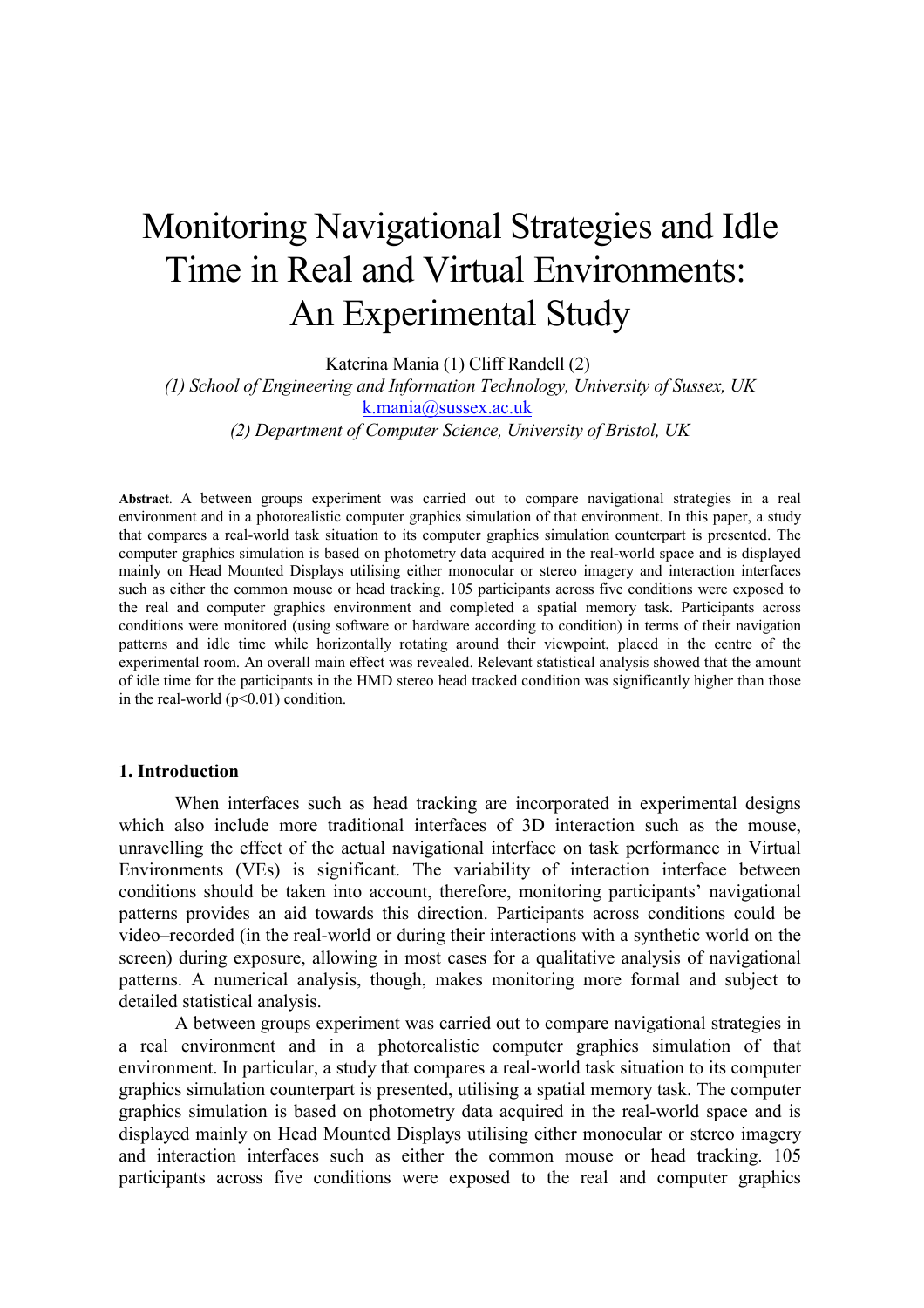environment and completed a spatial memory task. Participants across conditions were monitored (using software or hardware according to condition) in terms of their navigation patterns and idle time while horizontally rotating around their viewpoint, placed in the centre of the experimental room.

#### **2. Proprioception Contributions to Navigation in Virtual Environments**

Traditional input interfaces such as mouse-like interfaces are often compared to more 'intuitive' interfaces such as head tracking [8], [5]. Generally, navigation depends on realising self-position and orientation by piloting, path integration and orientation. Piloting relies on the observation of known landmarks and the ability to identify the spatial relationship between the landmarks and the observer. Path integration involves monitoring of the velocities or accelerations experienced while travelling. Integration of these cues will result in the navigator's perception of current position relative to the starting point of the journey. *Proprioceptive* information reflects the movement of body parts relative to one another. It is necessary for co-ordinated bodily actions and is gained though mechanical receptors in joints and within the vestibular system but also through vision [1]. The vestibular system is centred on the organ in the inner ear involved in the transduction of angular acceleration of the body into nerve impulses.

An experimental study by Grant & Magee [3] investigated the contribution of inadequate proprioception to disorientation caused by immersive VEs towards transferring the spatial knowledge acquired to a real world task. Participants were provided with interfaces to a VE that either did (a walking interface) or did not (a joystick) afford proprioceptive feedback similar to that obtained during real walking. The two groups explored a large complex building using a low resolution HMD. Their navigational abilities (orientation and ability to find the shortest path to a given destination) within the actual building were compared with those of control groups. These studied a map, walked through the real building or received no prior training. Results showed that the walking interface conveyed no benefit on the orientation task performed during training in the VE but it did benefit participants when they tried to find objects in the real world. In another relevant study, Slater et al. [6] used foot movements to toggle the participant's state between standing still and moving forward at a fixed velocity. This system proved to promote a higher sense of perceived presence. In a more recent study, Usoh et al. [7] replicated the Slater et al. [6] study adding real walking to the walking-in-place and the push-button-fly interface. This study confirmed the previous findings with subjective presence higher for real walking than walking-in-place involving, though, a weak overall effect of condition. Real walking was found to be significantly better than both walking-inplace and flying as a mode of locomotion. These studies did not examine spatial perception and navigational tendencies related to each interaction interface involved.

#### **3. Experimental Design**

Five groups of 21 participants were recruited to participate in this study from the University of Bristol, UK undergraduate and M.Sc. student population and they received course credits for their participation. 80% of the subjects from each group were male. All use computers a great deal in their daily activities. Participants were randomly assigned to each group. A between-subject design was utilised balancing groups for age and gender. Participants in all conditions were informed that they could withdraw from participation at any time during the experiments and they were naïve as to the purpose of the experiment. Participants had either normal or corrected-to-normal vision. According to the group they were assigned to, participants were exposed to the environment for three minutes, in one of the following conditions: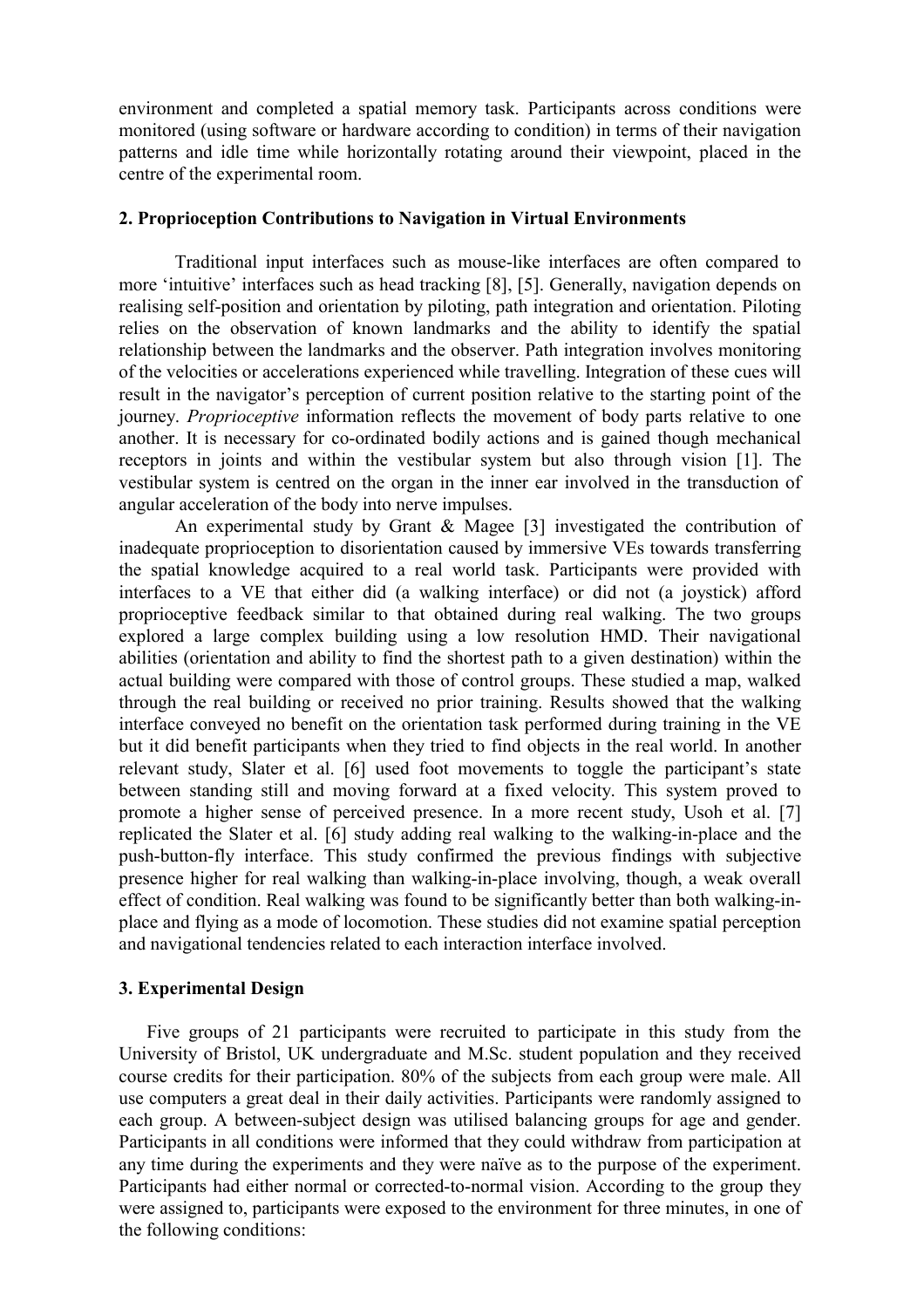- 1) In reality, wearing custom made goggles to restrict their FoV, allowing for monocular vision; referred to as the real-world condition.
- 2) Using a photorealistic computer graphics simulation on a monocular head-tracked HMD; referred to as the HMD mono head tracked condition.
- 3) Using the same application on a stereo head-tracked HMD; referred to as the HMD stereo head tracked condition.
- 4) Using the same application on a monocular HMD with a mouse interface; referred to as the HMD mono mouse condition.
- 5) Using the same application displayed on a typical monocular desktop monitor with a mouse interface, wearing the same restrictive goggles as in the real-world condition; referred to as the desktop condition.

The participants completed a spatial task (accurate memory recall of elements of the space) after three minutes exposure time to the environment. Their viewpoint was set in the middle of the room and they could rotate horizontally on a full circle around that viewpoint and vertically approximately on a half circle. The FoV and resolution was the same across the technological conditions.

The real environment consisted of a four by four meters room (Figure 1). The computer graphics representation of the real environment was created using the 3D Studio MAX modelling suite and Lightscape radiosity software. The geometry in the real room was measured using a regular tape measure with accuracy of the order of one centimetre. A photometry instrument (Minolta Spot Chroma meter CS-100) was employed to measure the chromaticity  $CIE(x, y)$  and luminance  $(Y)$  values of the light and materials in the real room. The CIE (1931) colour space is based on colour matching functions derived by human experimentation and it incorporates the trichromacy of the Human Visual System (HVS). The Minolta chroma meter is a compact, tristimulus colorimeter for non-contact measurements of light sources or reflective surfaces. The illuminant (light source) was measured by placing a white sheet of paper in a specific position. Most of the materials (walls, objects, shelves, floor, plugframes) were measured at the same position. To ensure accuracy, five measurements were recorded for each material, the highest and lowest luminance magnitudes were discarded and an average was calculated of the remaining three triplets.

The Lightscape radiosity rendering system uses RGB tristimulus values to describe surface characteristics. The values obtained for the illuminant and surfaces in the scene with the chromameter needed to be converted from luminance and chromaticity coordinates to tristimulus RGB values. Measured chromaticity values were converted to RGB triplets by applying a matrix based on the chromaticity co-ordinates of the monitor phosphors. For the final measurements the illuminant had to be taken into account. Measuring a diffuse surface under a given light source results in Yxy values include the contribution of the light source itself. Incandescent bulbs are quite orange and fluorescent light is quite green, however, the HVS perceives light in relative values and not as absolute measurements such as the ones out of the chromameter. The colour constancy attribute of the HVS, generally, corrects for this effect and is responsible for humans perceiving a white sheet of paper as white under a wide range of illumination. If a participant is *immersed* into a synthetic space on a display, theoretically, this should be true as well, however, the small size of the displays prevent it from happening. In relevant calculations for simulating real-world illumination in a synthetic world, therefore, colour constancy needs to be corrected in the rendering process since the HVS does not function as in the real world due to the nature of the displays.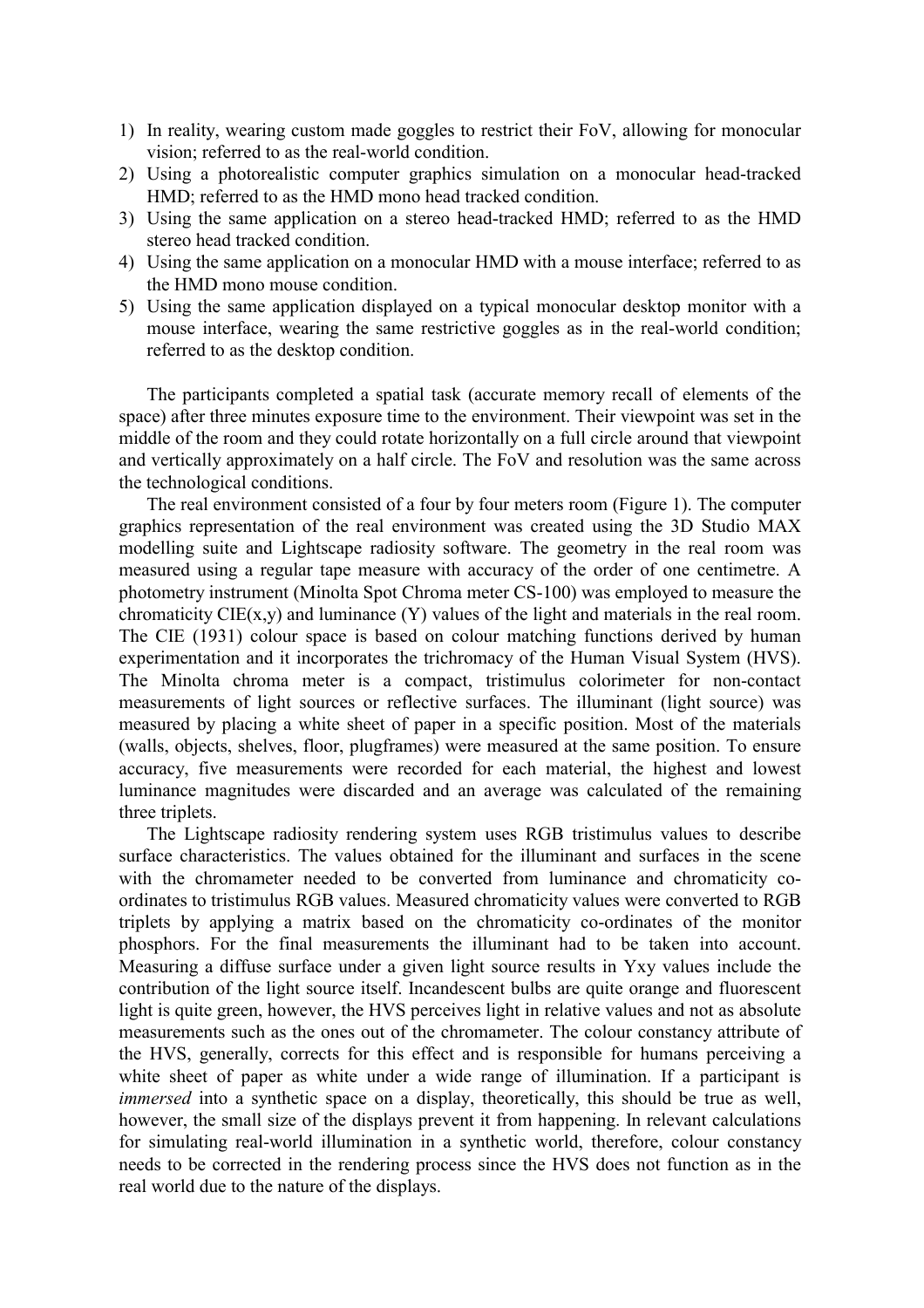

Figure 1: The real world condition (left). The Digital compass on the chair monitoring navigation/idle time of movement for the real world and head tracked conditions (right).



Figure 2: The desktop (left) and the Head Mounted Display conditions (right).

Generally, all the above principles are quite complex issues related to colour vision and how the brain deals with perceptual constancies and are not fully understood. In this study, the illuminant in the real room as measured with a white sheet of paper was taken into account in the conversions of the  $CIE(x,y)$  co-ordinates to RGB for all the materials measured in the real experimental room. The colour of the illuminant in RGB values was set as (1,1,1) for the radiosity rendering, e.g. white. All the displays were gamma corrected.

### **4. Digital Monitoring of Navigation Results**

Participants across conditions were monitored in terms of their navigation patterns while horizontally rotating around their viewpoint, placed in the centre of the experimental room. In particular, participants in the real-world, HMD mono head tracked and HMD stereo head tracked conditions were monitored by means of a digital compass, firmly attached to the back of the swivel chair they were sitting on. This was a wireless device and two angle positions were acquired for each second from 0 to 360. More specifically, direction readings were obtained with the 2-axis electronic compass utilising magneto-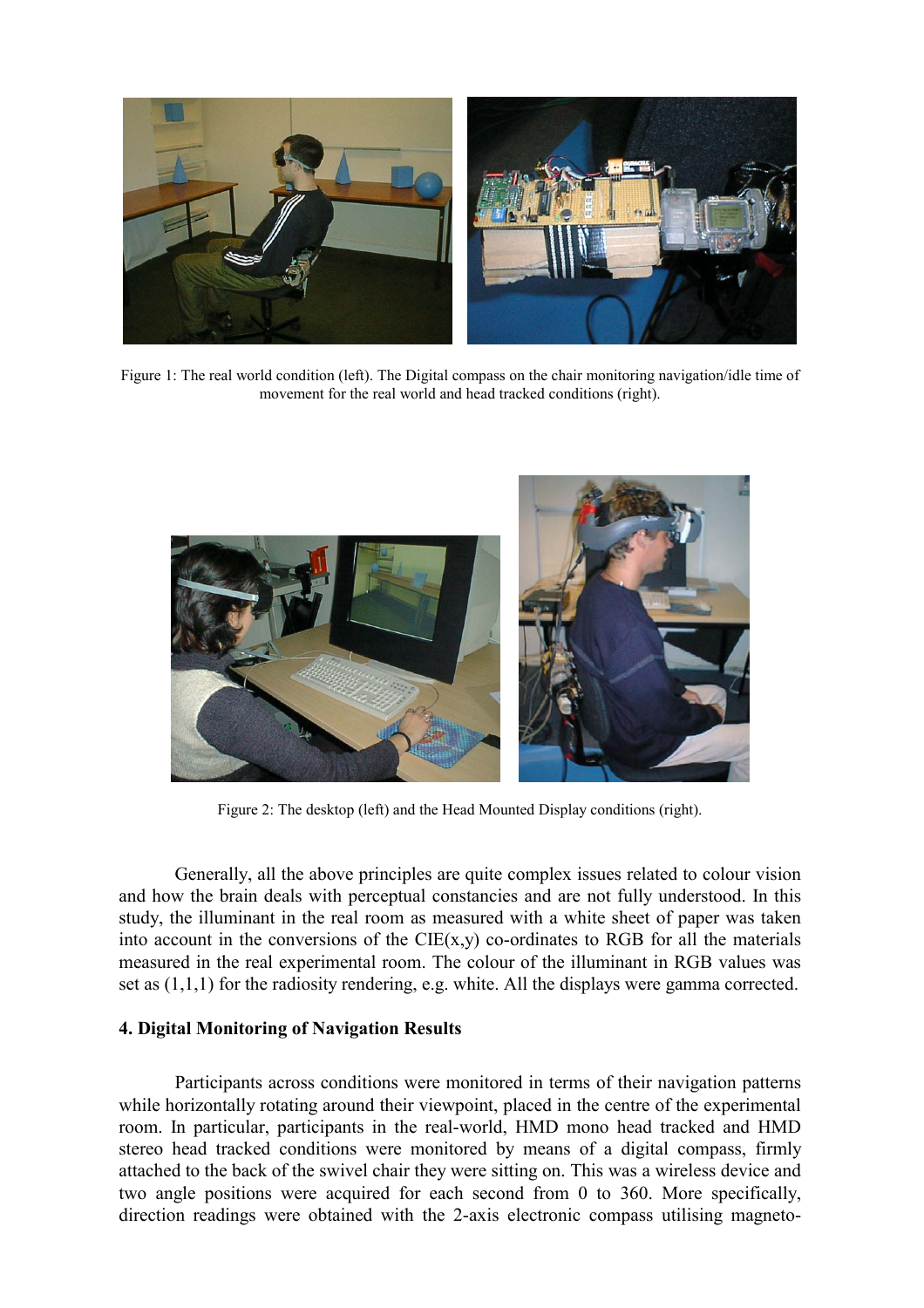inductive technology. This was connected to a wristop PC via a PIC microcontroller interface enabling readings to be recorded at a rate of 1Hz. (Figure 1). If the participants were not moving, the same (or largely similar) angle position number was stored indicating idle time. The participants in the desktop and HMD mono mouse condition were monitored by means of software following mouse movements. The participants in these conditions were not rotating the swivel chair they were sitting on but navigated the scene with a common mouse. One angle value from 0 to 360 was acquired per frame.

The statistical analysis of this data was based on the amount of idle time. Idle time could provide a means of understanding participants' navigational behaviour during exposure. Idle time could also offer assessments regarding the level of ease of use of the interface and an indirect measure of overall 'movement' or amount of interactions for each participant. The less idle time participants utilised, the more they navigated around the experimental space (real or computer graphics).

Idle time data were analysed using a comparison of means before carrying out an **AN**alysis **O**f **VA**riance (ANOVA) across conditions [2]. ANOVA is a powerful set of procedures used for testing significance where two or more conditions are used. Once a significant difference is determined among means, post-hoc range tests and pairwise multiple comparisons can determine which means differ indicating significantly different group means at an alpha level of 0.05. The significance level of the Scheffé test is designed to allow all possible linear combinations of group means to be tested. A significant overall main effect was revealed for idle time for the real-world and HMD head tracked conditions (mono and stereo),  $F(2, 53)= 5.502$ ,  $p<0.01$ . Post-hoc Scheffé tests showed that the amount of idle time for the participants in the HMD stereo head tracked condition was significantly higher than those in the real-world  $(p<0.01)$  condition. No significant effect was revealed for the desktop compared with the HMD mono mouse conditions,  $F(1,41)=2.206$ ,  $p>0.05$ . Figure 3 shows the mean idle time in seconds for each condition. It has to be noted that comparisons of idle time between the real-world condition or HMD head tracked conditions and the desktop and HMD mono mouse condition are presented here with some caution. There was a substantial difference between these two groups of navigation that should be accounted for. Participants in the conditions with proprioception cues available could navigate the scene by movement of the head even without any movement of the chair.



Figure 3: Mean idle time across conditions (secs).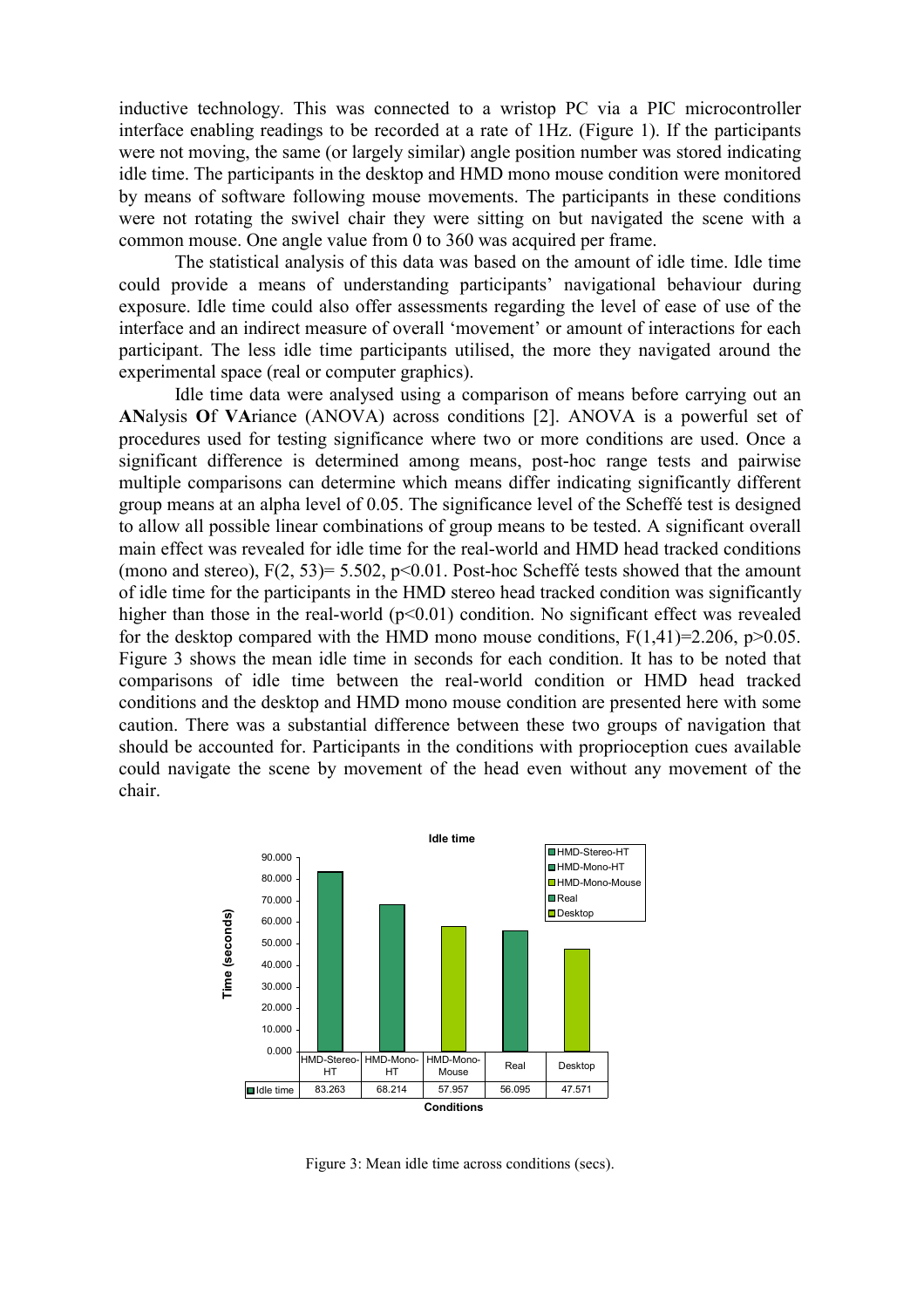This particular action could result in idle time readings. The participants in the conditions without any proprioception cues such as the mouse-related conditions had to change their viewpoint to achieve the same pattern of navigation and this was accounted for as navigation time. It would be, therefore, valid to compare idle time in two separate groups: The real-world and the HMD head tracked conditions (mono and stereo) in one group and the desktop and HMD mono mouse condition in the second group as shown in Figure . Figures 4-6 show examples of data stored in the digital compass across the real world and the two head tracked conditions for participants with average idle times. Figures 7-8 show examples of the navigation data related to tracking mouse movements by means of software for the HMD mono mouse and desktop conditions for participants with an average amount of idle time for each condition.



Figure 4: Sample graphs for navigation data for the real-world condition with average idle times (x axis is time in half seconds, y axis is angle value in degrees).



Figure 5: Sample graphs for navigation data for the HMD mono head tracked condition with average idle times (x axis is time in half seconds, y axis is angle value in degrees).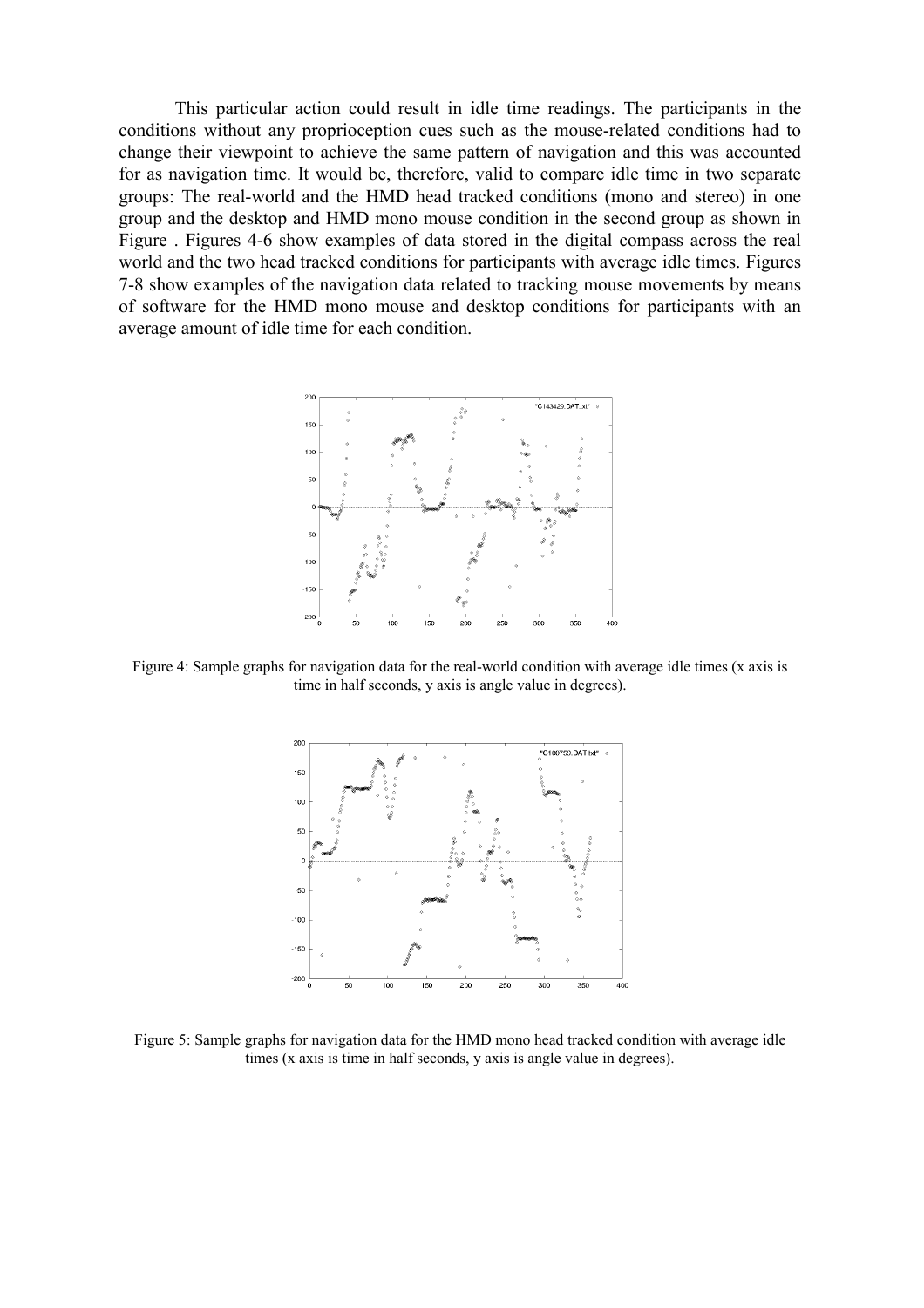

Figure 6: Sample graphs for navigation data for the HMD stereo head tracked condition with average idle times (x axis is time in half seconds, y axis is angle value in degrees).



Figure 7: Sample graphs for navigation data for the HMD mono mouse condition with average idle times (x axis is time in seconds, y axis is angle value in degrees).



Figure 8: Sample graphs for navigation data for the desktop condition with average idle times (x axis is time in seconds, y axis is angle value in degrees).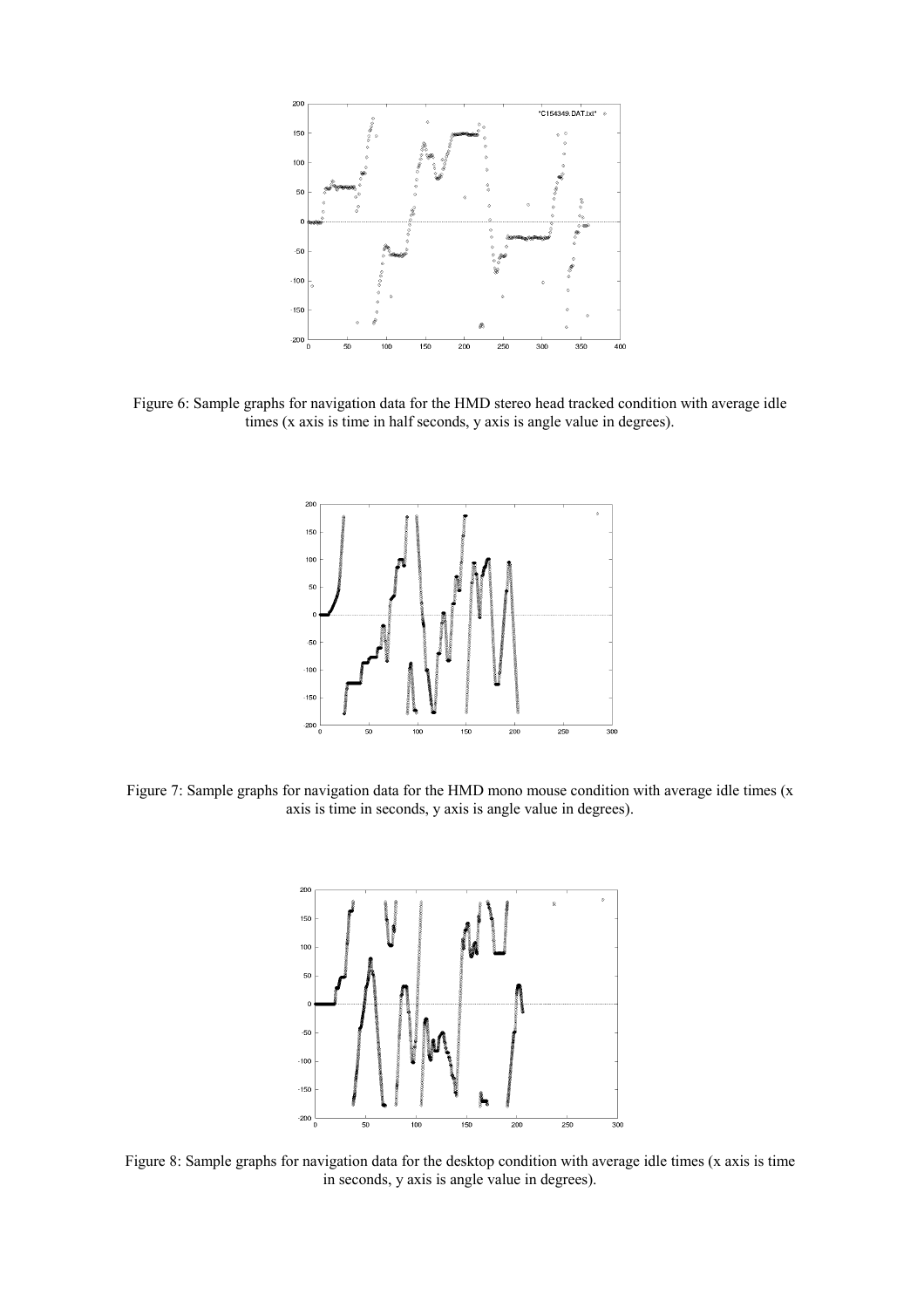For the real-world, the HMD mono head tracked and the HMD stereo head tracked conditions no significant correlations were revealed between the amount of idle time and task performance (accurate memory recall of elements of the space). For the HMD mono mouse condition, a significant positive correlation was revealed between idle time and accurate memory recall of participants ( $r=0.42$ , Pearson's correlation,  $p<0.05$ ). For the desktop condition, a significant correlation was revealed between idle time and accurate memory recall  $(r=0.52,$  Pearson's correlation,  $p<0.05$ ), confidence  $(r=0.42,$  Pearson's correlation, p<0.05). Interestingly, the above correlations were revealed in the conditions with a mouse interface. A positive correlation indicates that the higher the amount of idle time, the more accurate recollections participants had. This might mean that in the desktop condition, a higher amount of idle time indicated a higher amount of non-visually induced recollections as opposed to visual mental imagery. This result appears only in that condition and therefore can not be generalised.

## **5. Conclusions**

Generally, participants in the head tracked conditions utilised a higher amount of idle time viewing the scene during exposure. Idle time indicates not only the amount of time that participants spent relatively still, but also, indirectly, it shows the amount of interaction that participants employed to complete the task. Obviously, a high amount of idle time indicates a low amount of interaction or navigation around the scene. The pattern of navigation, therefore, for the real-world condition is not similar to the HMD stereo head tracked condition. The stereo effect might be the reason why participants spent a significantly higher amount of time being idle in comparison to the real-world condition. It could be argued that the higher amount of idle time for the HMD head tracked condition was a result of participants increased focus due to the stereo imagery. However, there is no correlation between idle time and task performance for that condition.

The incorporation of such results offers additional information related to participants' behaviour during exposure. To validate the results mentioned here, a more focused study needs to be conducted including more controls such as, for instance, eye tracking for the real-world condition to account for the movements of the head while idle or head tracking monitoring data.

## **6. References**

[1] Bruce, V., Green, P. R., Georgeson, M.A. (1996). *Visual Perception: Physiology, Psychology and Ecology*. Psychology Press.

[2] Coolican, H. (1999). *Research Methods and Statistics in Psychology*, 3rd edition. Hodder & Stoughton.

[3] Grant, S.C. & Magee, L.E. (1998). Contributions of Proprioception to Navigation in Virtual Environments. *Human Factors: The Journal of the Human Factors Society*, 40(3), 489-497.

[4] Mania, K., Chalmers, A., Troscianko, T., Hawkes, R. (2001). Simulation Fidelity Metrics for Virtual Environments based on Memory Semantics. Technical Sketch, *Proc. of ACM SIGGRAPH 2001*, 258-258.

[5] Pausch, R., Proffitt, D., Williams, G. (1997). Quantifying Immersion in Virtual Reality*. Proc. of ACM SIGGRAPH 1997,* 13-18.